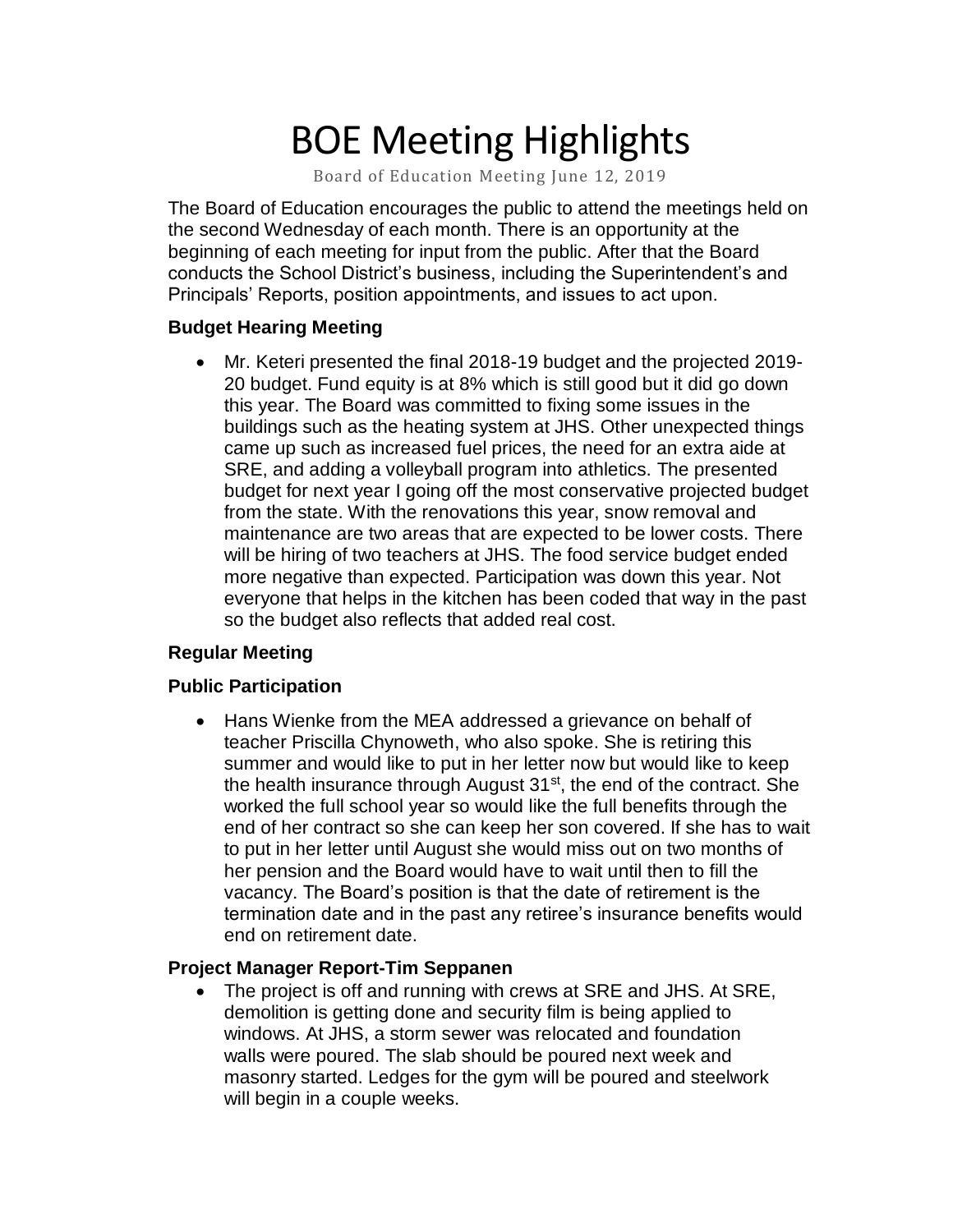- He thanked the staff at the schools for helping getting everything cleaned out of the rooms that needed it.
- In the next month the roof will be started at SRE. They had changed to a 20 year warranty to save money but after further investigation they will stay with the 30 year warranty 90 mil roof. The 20 year warranty didn't save as much as expected and was a lower quality. After talking to different sources, they think this is the better choice.
- The pool is also getting worked on.

## **Superintendent's Report-Tim Keteri**

- A contract with the teachers' union was agreed on. It was a good negotiating session and was wonderful working with them. He compliments the group of teachers on the negotiations committee.
- Mr. Lishinski will recommend two new hires for JHS.
- There are some NEOLA policy updates for the board, including changing the substitute teacher requirement to 60 credits, emergency plan guidelines, and voting policy.
- The Board will have to approve State Aid borrowing for the summer.
- John and Ruann Opie will be donating a Mac lab to Jeffers again. He is looking into leasing options for some of the computers.

## **Principal's Report-Kim Harris, South Range Elementary**

- • It is amazing the amount of work that has been done in just 3 days. She thanked Karri Larson, Nikki Lishinski, Val Dosbon, and Ron Outinen for getting everything packed up so quickly and neatly.
- • Pending retirement, Sara Nordstrom will move to Title 1 and a first grade position has been posted.
- • The end of the year picnic was great. They couldn't have had better weather for it in Twin Lakes.
- • The SRE staff is continuing training this summer with several professional developments.

## **Principal's and Athletic Report-Steve Lishinski, Jeffers High School**

- • Class Day and Commencement both went very well. The senior class did a great job of maintaining a positive culture in the building and will be missed. It was a great year and a lot can be attributed to them.
- • Various teachers will be participating in professional development this summer. Teachers are doing a great job.
- The Art Club made several murals for the building.
- • He wholeheartedly recommends the hiring of Elizabeth Bertucci as an English/Spanish teacher and Tony Arens as an Industrial Arts/Math teacher. Both have two years' experience and will be a good fit.
- Free sports physicals will be on Jun  $20<sup>th</sup>$ . UP Health does a great job of supporting student athletics and is greatly appreciated.